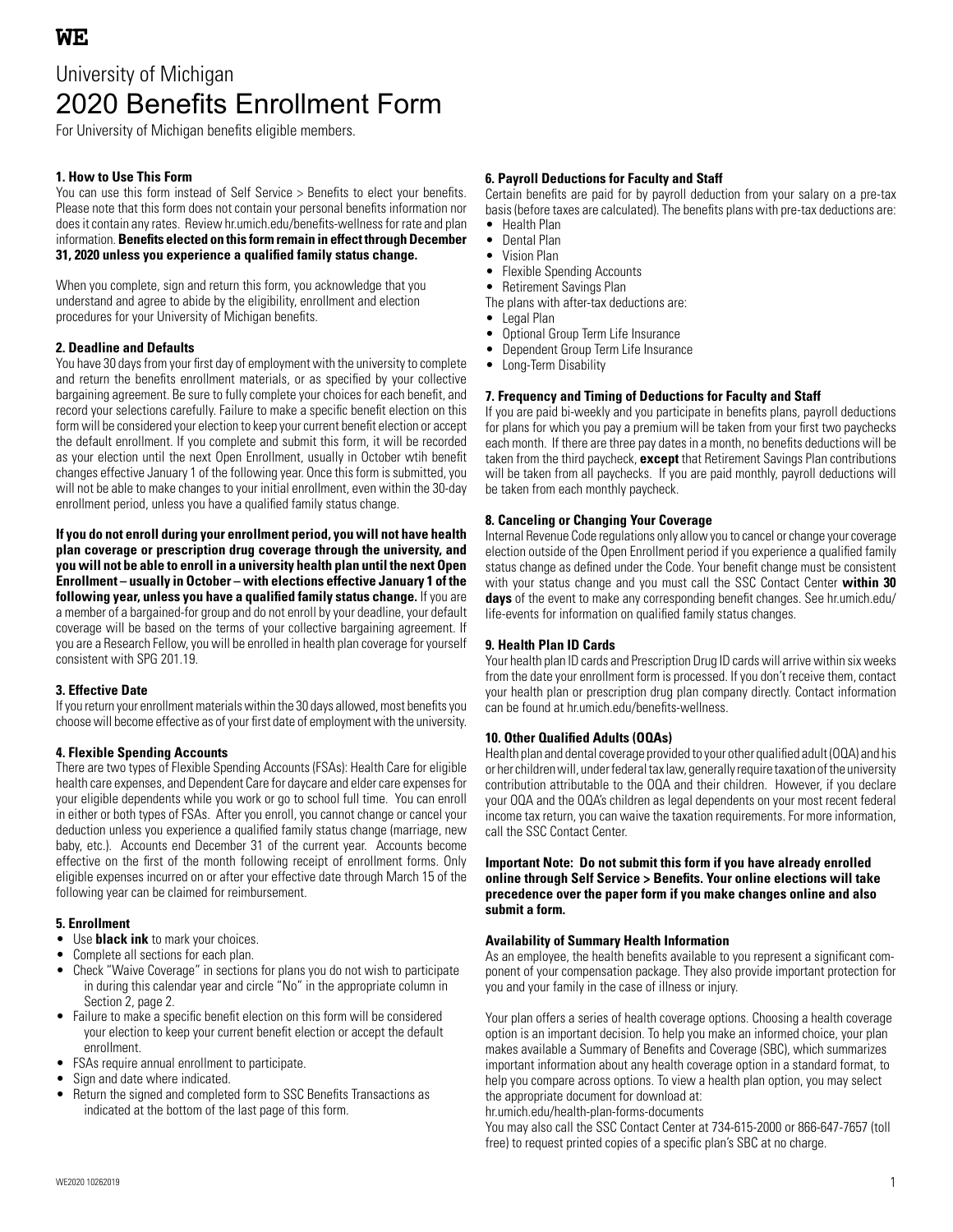**WE**

# 2020 Benefits Enrollment Form University of Michigan

For University of Michigan Benefits Members

Print all information in **black ink**. Return your completed and signed form to SSC Benefits Transactions within 30 days (or as specified by your bargaining agreement) after your first day of employment at the university, or 30 days after your qualified family status change. **These elections remain in effect through December 31, 2020 unless you experience a qualified family status change.**

## **1. Your Personal Information**

| Name (Last, First, Middle Initial) |                  | <b>UMID</b>   | <b>U.S. Social Security Number</b><br>(If UMID is unknown) |
|------------------------------------|------------------|---------------|------------------------------------------------------------|
| Street Address                     | City, State, Zip |               | Home Phone Number                                          |
| Service Date (Date of Hire)        | Title            | Email Address | Daytime Phone Number                                       |

## **2. Persons To Be Enrolled/Dependent Information**

List all eligible persons to be covered using the first line for yourself. Circle "Yes" to enroll in a benefit or "No" to **not** enroll.

| <b>Last Name</b> | <b>First Name</b> | <b>U.S. Social</b><br>Security Number <sup>1</sup> | Relationship<br>Code <sup>2</sup> | Gender<br>(M/F) | <b>Date of Birth</b><br>(MM/DD/YY) | <b>Health</b><br>Plan | <b>Dental</b><br><b>Plan</b> | Vision<br>Plan | Legal<br>Plan            |
|------------------|-------------------|----------------------------------------------------|-----------------------------------|-----------------|------------------------------------|-----------------------|------------------------------|----------------|--------------------------|
|                  |                   |                                                    | <b>SL</b>                         |                 |                                    | Yes No                |                              |                | Yes No Yes No Yes No     |
|                  |                   |                                                    |                                   |                 |                                    | Yes No                |                              |                | Yes No Yes No Yes No     |
|                  |                   |                                                    |                                   |                 |                                    | Yes No                |                              |                | Yes No   Yes No   Yes No |
|                  |                   |                                                    |                                   |                 |                                    | Yes No                |                              |                | Yes No Yes No Yes No     |
|                  |                   |                                                    |                                   |                 |                                    | Yes No                |                              |                | Yes No Yes No Yes No     |
|                  |                   |                                                    |                                   |                 |                                    | Yes No                |                              |                | Yes No Yes No Yes No     |
|                  |                   |                                                    |                                   |                 |                                    |                       |                              |                |                          |

# **Total Enrolled 1 Dependents' Social Security Numbers**

The federal Mandatory Insurer Reporting Law requires group health plans to report to Medicare the Social Security numbers of adults covered under a group health plan. Under the Affordable Care Act, the university is also required to request the Social Security number of each person enrolled under a U-M health plan, including children. If you do not provide your dependents' Social Security numbers at this time, you will receive requests from U-M to allow the university to comply with federal regulations. Complete the following section only if your spouse or other qualified adult (OQA) whom you intend to enroll in health plan coverage does not currently have a Social Security number. Be sure to sign and date the form.

 $\Box$  My spouse or OQA is eligible to obtain a Social Security number. The application was filed on I will complete and submit an updated Dependent Information Form after the Social Security number is received.

My spouse or OQA is not eligible to obtain a Social Security number.

Reason

Signature of Faculty or Staff Member Date Signed Contact Contact Contact Contact Contact Date Signed Date Signed

Date Filed

## **2 Dependent Relationship Codes**

Relationship Codes: SP = Spouse; C = Child; OQA = Other Qualified Adult (OQA)\*; CO = Child of OQA\*; SC = Stepchild; GC = Grandchild;

 $R =$  Other Relative (niece or nephew);  $SB =$  Sibling

\* Group benefits for these relationships generally requires taxation of the university's contribution.

Coverage for these relationships is only allowed when certain criteria are met. Proof of eligibility may be required. See hr.umich.edu/benefits-eligibility for details.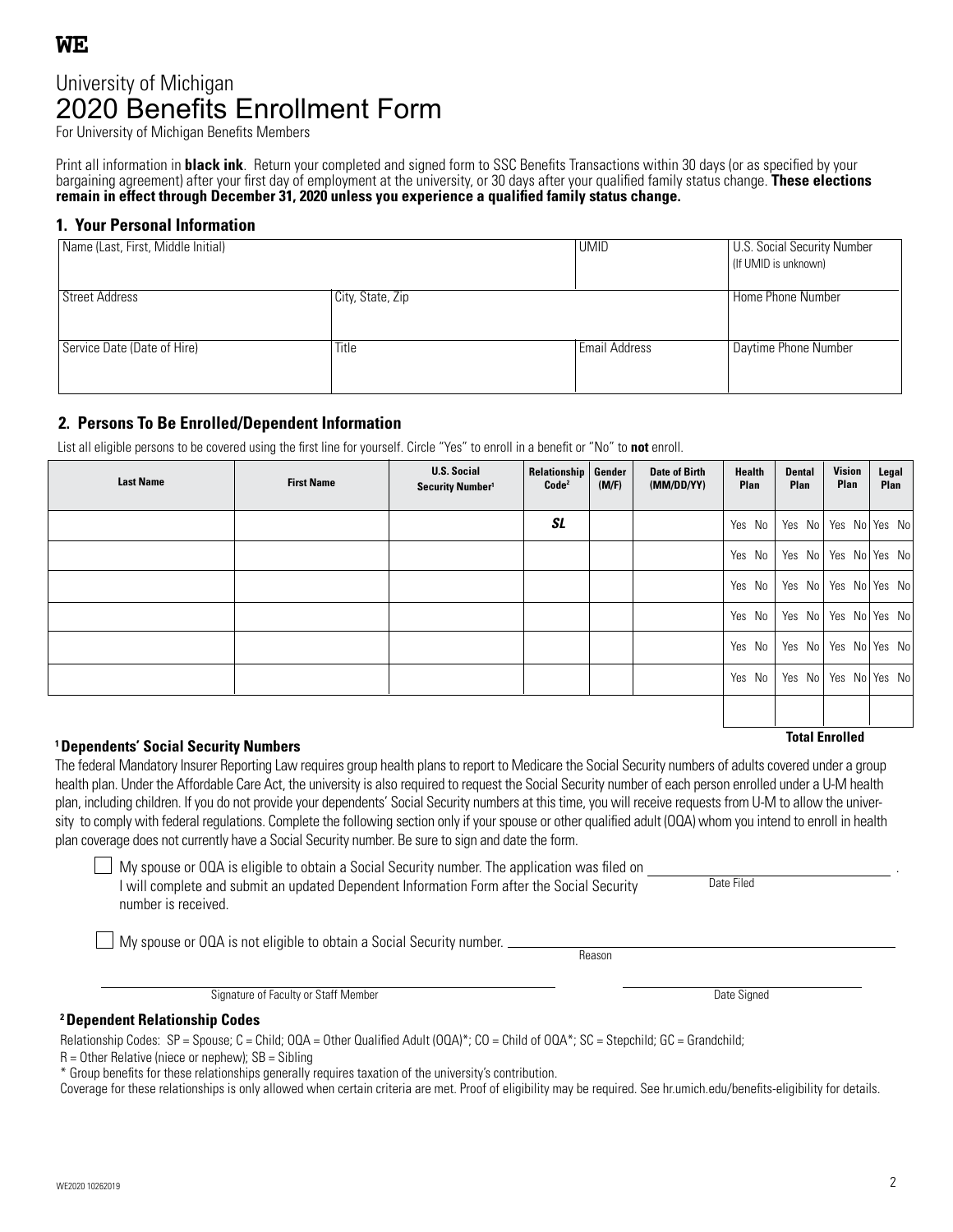## **3. Health Plan**

| Enrollment in the U-M Prescription Drug Plan is automatic when you elect a U-M health plan. View hr.umich.edu/health-plans for information<br>on U-M health plans. Deductions are taken pre-tax. |             |                                              |          |                                                                                           |                  |
|--------------------------------------------------------------------------------------------------------------------------------------------------------------------------------------------------|-------------|----------------------------------------------|----------|-------------------------------------------------------------------------------------------|------------------|
| Select one health plan and one coverage level to enroll:                                                                                                                                         |             |                                              |          |                                                                                           |                  |
| <b>BCBSM Community Blue PPO</b>                                                                                                                                                                  |             | $\Box$ Comprehensive Major Medical           | GradCare | (GSIs, GSSAs, GSRAs, benefit-<br>eligible fellowship and medical<br>school students only) | U-M Premier Care |
| You only                                                                                                                                                                                         | You + Adult | You + Adult + Child(ren)                     |          | You + Child                                                                               | You + Children   |
| Waive health plan coverage.                                                                                                                                                                      |             | This also waives prescription drug coverage. |          | To waive health coverage, check here and complete item 1 on page 6.                       |                  |

## **4. Dental Plan**

| Review the Dental Plan section at hr.umich.edu/dental-plan for information about the plan and your coverage options.<br>Deductions are taken pre-tax. |                                |                   |                                            |             |                |  |
|-------------------------------------------------------------------------------------------------------------------------------------------------------|--------------------------------|-------------------|--------------------------------------------|-------------|----------------|--|
| Select one Dental Plan option and one coverage level to enroll:                                                                                       |                                |                   |                                            |             |                |  |
| $\Box$ Option 1<br>You only<br>$\blacksquare$                                                                                                         | $\Box$ Option 2<br>You + Adult | $\sqcap$ Option 3 | Waive Coverage<br>You + Adult + Child(ren) | You + Child | You + Children |  |

## **5. Vision Plan**

| You can find information on the Davis Vision plan at davisvision.com. For a provider list under the U-M plan, click "Member", and then enter<br>2032 in the Client Code field. Deductions are taken pre-tax. |             |                                  |             |                |
|--------------------------------------------------------------------------------------------------------------------------------------------------------------------------------------------------------------|-------------|----------------------------------|-------------|----------------|
| <b>Select one:</b>                                                                                                                                                                                           |             |                                  |             |                |
| Waive coverage<br>$\blacksquare$<br>You only                                                                                                                                                                 | You + Adult | $\Box$ You + Adult + Child (ren) | You + Child | You + Children |

"Adult" refers to your spouse or other qualified adult.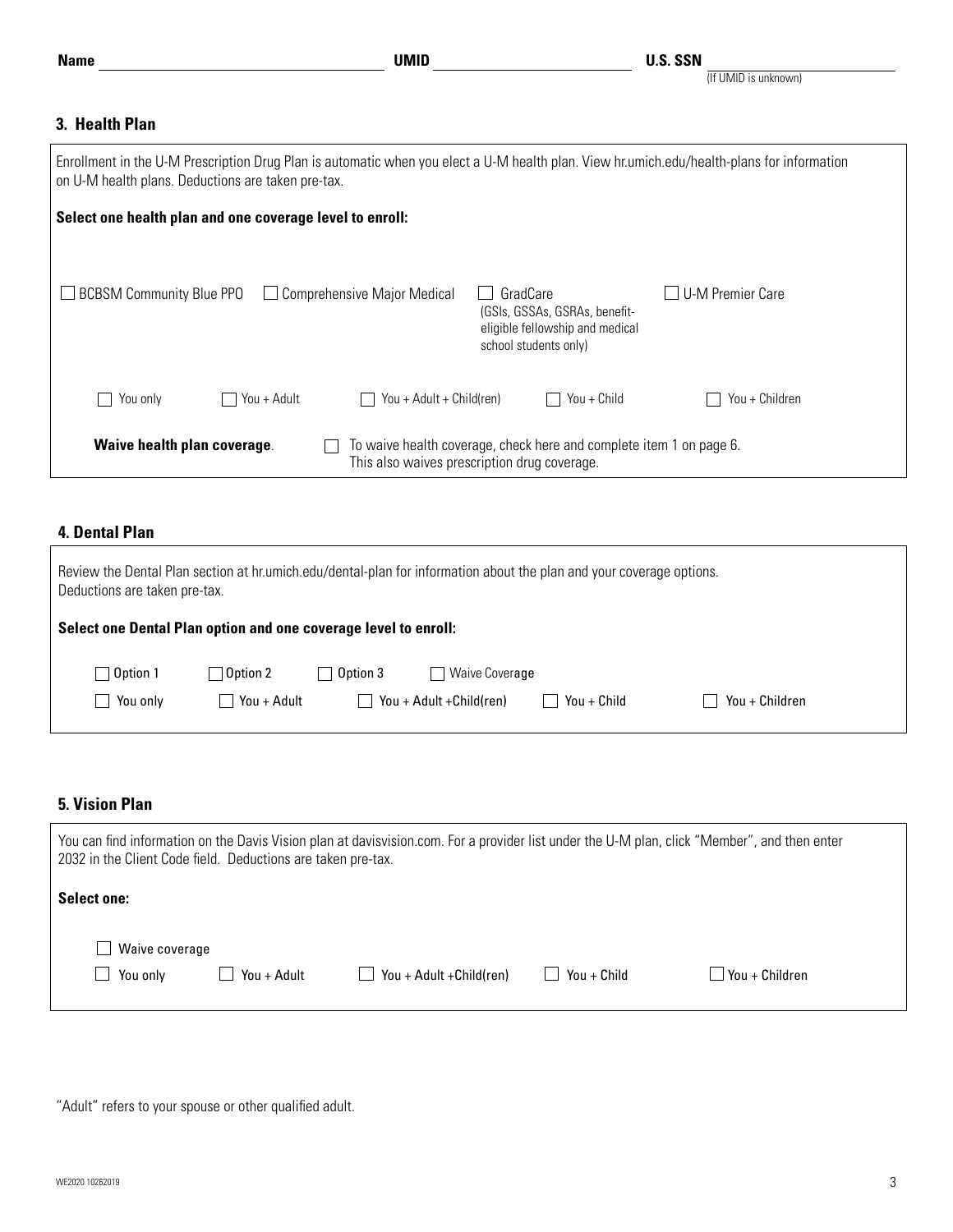| WE2020 10262019<br>. |  |  |
|----------------------|--|--|

(If UMID is unknown)

## **6. Legal Services Plan**

|                                       | You can find information on the Legal Plan at hr.umich.edu/legal-services-plan or at the Hyatt Legal Plans website at legalplans.com. Click the                                                                                                                                                                                                                                                                                                                                                                                                                                                                   |
|---------------------------------------|-------------------------------------------------------------------------------------------------------------------------------------------------------------------------------------------------------------------------------------------------------------------------------------------------------------------------------------------------------------------------------------------------------------------------------------------------------------------------------------------------------------------------------------------------------------------------------------------------------------------|
| plan. Deductions are taken after-tax. | "Learn More" button in the "Thinking about Enrolling?" box. In the Not a Member? box, enter the access code for U-M faculty and staff: Enter<br>2100010 for you only or enter 2120010 for you plus one or more dependents, and then click Learn About Your Legal Plan. If you have questions, call<br>Hyatt Legal Plans directly at 1-800-821-6400. If you need legal assistance where both you and your spouse or other qualified adult are required to<br>sign legal documents (such as in real estate matters), you must enroll at the level "You + Adult" in order for these services to be fully paid by the |
| <b>Select one:</b>                    |                                                                                                                                                                                                                                                                                                                                                                                                                                                                                                                                                                                                                   |
| $\Box$ Waive coverage                 |                                                                                                                                                                                                                                                                                                                                                                                                                                                                                                                                                                                                                   |
| You only                              | $\top$ You + Children<br>You + Adult<br>You + Adult + Child (ren)<br>You + Child                                                                                                                                                                                                                                                                                                                                                                                                                                                                                                                                  |
|                                       | "Adult" refers to your spouse or other qualified adult.                                                                                                                                                                                                                                                                                                                                                                                                                                                                                                                                                           |
| 7. University Life Insurance Plan     |                                                                                                                                                                                                                                                                                                                                                                                                                                                                                                                                                                                                                   |
|                                       | As a newly hired or newly eligible faculty or staff member, you will be automatically enrolled in the University Life Insurance Plan. This plan                                                                                                                                                                                                                                                                                                                                                                                                                                                                   |
|                                       | provides \$30,000 of life insurance coverage for you only, fully paid by the university.                                                                                                                                                                                                                                                                                                                                                                                                                                                                                                                          |
|                                       |                                                                                                                                                                                                                                                                                                                                                                                                                                                                                                                                                                                                                   |
|                                       | 8. Optional Group Term Life Insurance Options                                                                                                                                                                                                                                                                                                                                                                                                                                                                                                                                                                     |
|                                       | $\Box$ 1 x pay $\Box$ 2 x pay $\Box$ 3 x pay $\Box$ 4 x pay $\Box$ 5 x pay $\Box$ 6 x pay $\Box$ 7 x pay $\Box$ 8 x pay<br>$\Box$ \$5,000<br>□ \$50,000 ■ Waive Coverage                                                                                                                                                                                                                                                                                                                                                                                                                                          |
|                                       | Deductions are taken after-tax. Choose a multiple of your annual salary or a fixed amount. Note: for coverage levels exceeding \$650,000, you will                                                                                                                                                                                                                                                                                                                                                                                                                                                                |
|                                       | be required to complete a health statement. You will receive an email from MetLife with instructions when a health statement is required.                                                                                                                                                                                                                                                                                                                                                                                                                                                                         |
|                                       | 9. Optional Group Term Life Insurance Smoking Status Rate Options                                                                                                                                                                                                                                                                                                                                                                                                                                                                                                                                                 |
|                                       |                                                                                                                                                                                                                                                                                                                                                                                                                                                                                                                                                                                                                   |
|                                       |                                                                                                                                                                                                                                                                                                                                                                                                                                                                                                                                                                                                                   |
| <b>Standard Rate</b>                  | Nonsmoker Discount Rate (Applies if you have not smoked in the last 12 months)                                                                                                                                                                                                                                                                                                                                                                                                                                                                                                                                    |
|                                       |                                                                                                                                                                                                                                                                                                                                                                                                                                                                                                                                                                                                                   |
|                                       | 10. Your University Life and Optional Group Term Life Insurance Beneficiary Designation<br>Designate your Group Term Life Insurance beneficiary online using MetLife's MyBenefits website at: metlife.com/mybenefits                                                                                                                                                                                                                                                                                                                                                                                              |
|                                       | The first time you visit the MyBenefits website you will need to register to create your user name and password. Registration instructions are available on the<br>Unversity Human Resources website at: hr.umich.edu/your-beneficiary                                                                                                                                                                                                                                                                                                                                                                            |
|                                       | For problems or questions with registration please call 877-963-8932 (877-9METWEB) for MetLife Web Technical Support.                                                                                                                                                                                                                                                                                                                                                                                                                                                                                             |
|                                       | After you have registered on the MetLife/MyBenefits website, follow these steps to update your beneficiary information:                                                                                                                                                                                                                                                                                                                                                                                                                                                                                           |
| 1. Go tometlife.com/mybenefits        | 2. Log in using the user name and password you created during registration<br>3. Click Life Insurance - Group Term Life under the Products & Services tab<br>4. Click Add/Update Beneficiaries Follow the steps to designate a beneficiary for your life insurance                                                                                                                                                                                                                                                                                                                                                |
|                                       | Be sure to keep your beneficiary information up to date. Log in to metlife.com/mybenefits whenever you need to change your beneficiary information.                                                                                                                                                                                                                                                                                                                                                                                                                                                               |
|                                       |                                                                                                                                                                                                                                                                                                                                                                                                                                                                                                                                                                                                                   |
| $\Box$ \$10,000                       | 11. Dependent Group Term Life For Spouse or Other Qualified Adult<br>$\sqrt{$}325,000$<br>350,000<br>$\Box$ \$100,000<br>√Waive coverage                                                                                                                                                                                                                                                                                                                                                                                                                                                                          |

You must be enrolled in the University Plan to enroll in a Dependent Plan. Deductions are taken after-tax. The U-M faculty or staff member is automatically the beneficiary under this plan.

Your spouse or other qualified adult must complete a health statement for coverage under the Dependent Plan. You will receive an email from MetLife with instructions on how to submit the health statement. Additional evidence of good health may be required.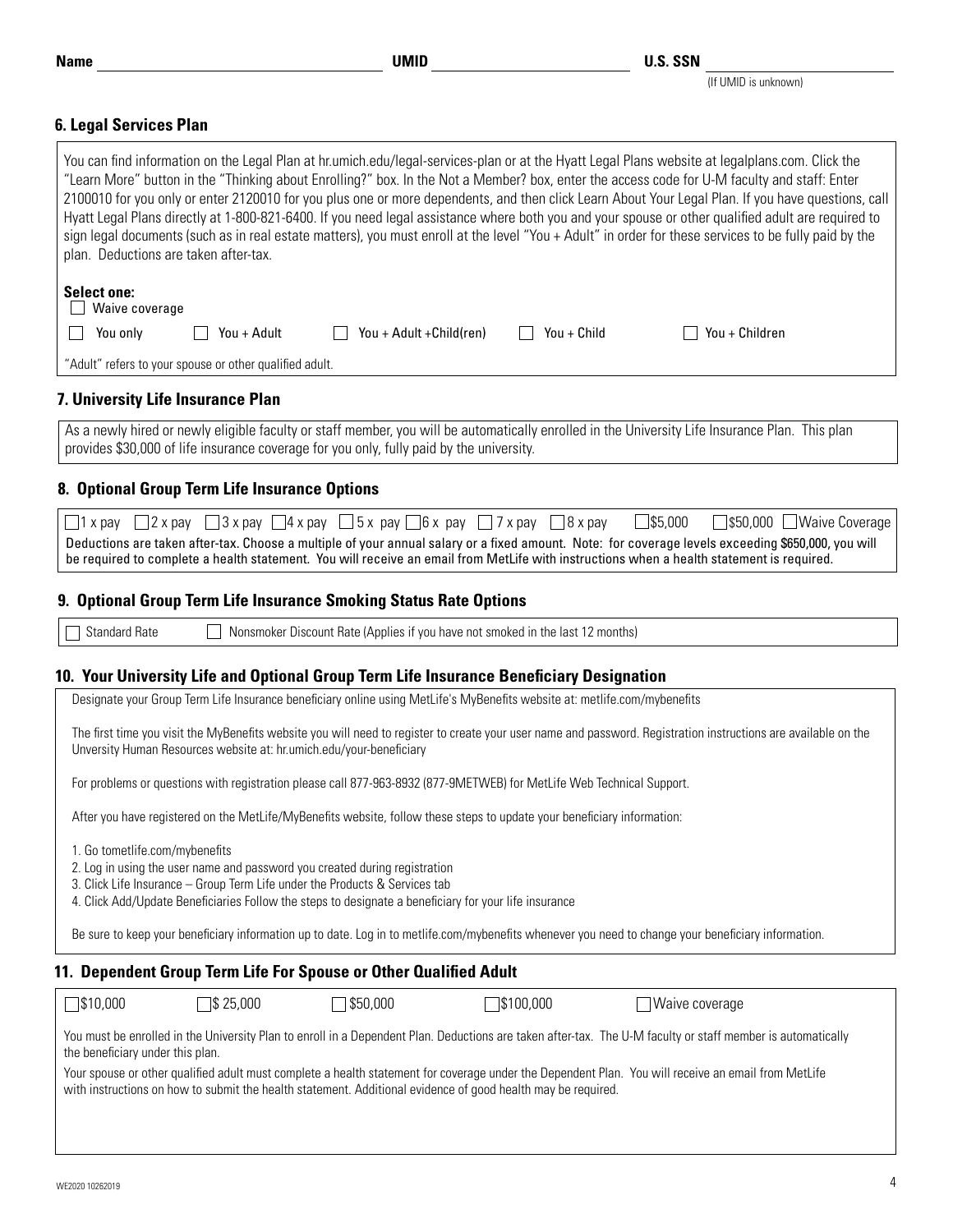(If UMID is unknown)

## **12. Dependent Group Term Life Coverage Levels For Dependent Children**

| $\Box$ \$2,000 per child                                                                                                                                                                                                         | $\Box$ \$5,000 per child | $\Box$ Waive coverage |
|----------------------------------------------------------------------------------------------------------------------------------------------------------------------------------------------------------------------------------|--------------------------|-----------------------|
| You must be enrolled in the University Plan to enroll in a Dependent Plan. Deductions are taken after-tax. The U-M faculty or staff member is automatically<br>the beneficiary under this plan. No health statement is required. |                          |                       |

13. Expanded Long-Term Disability Supplemental (adjunct) faculty, graduate students, Research Fellows, and members of AFSCME or the HOA are **not** eligible to enroll in the U-M Expanded LTD plan.

| $\Box$ Enroll | $\Box$ | Enroll in Coverage for Practicing Physician | Waive coverage                                                                                                                                                                                                                                                                                                                                                                                                                                                                                                                                                                                                                                                                                                                                                                                                                                                                                                                                                                                                                                                     |  |
|---------------|--------|---------------------------------------------|--------------------------------------------------------------------------------------------------------------------------------------------------------------------------------------------------------------------------------------------------------------------------------------------------------------------------------------------------------------------------------------------------------------------------------------------------------------------------------------------------------------------------------------------------------------------------------------------------------------------------------------------------------------------------------------------------------------------------------------------------------------------------------------------------------------------------------------------------------------------------------------------------------------------------------------------------------------------------------------------------------------------------------------------------------------------|--|
|               |        |                                             | 1A "practicing physician" is defined as a licensed physician who provides patient services at a U-M medical facility and/or affiliated hospital.                                                                                                                                                                                                                                                                                                                                                                                                                                                                                                                                                                                                                                                                                                                                                                                                                                                                                                                   |  |
|               |        |                                             | The LTD plan pays up to 65% of covered pre-disability base salary when you become totally disabled, and pays to continue most of the benefits<br>you are enrolled in at the time of disability. Income benefits under the plan are coordinated with income from public programs, up to the<br>maximum benefit of 65% of salary. You pay for coverage on your full salary the first four years of eligible employment at the university. You<br>must have a 50% appointment for eight months. At two years of service in an eligible job class with a 50%, eight-month appointment or more,<br>you are automatically enrolled in the university paid coverage on annual salary up to \$64,900. If you enroll in coverage on your full salary during<br>your first two years of service, at two years of service, you will pay for coverage only on salary above \$64,900. If you did not enroll in coverage<br>on your full salary during your first two years of service, you must submit a satisfactory statement of health for coverage on salary over \$64,900. |  |
|               |        |                                             | Information on the plan along with the enrollment form and the health statement are available from hr.umich.edu/ltd-forms-documents.                                                                                                                                                                                                                                                                                                                                                                                                                                                                                                                                                                                                                                                                                                                                                                                                                                                                                                                               |  |

## **14. Health Care Flexible Spending Account (Faculty and staff only)**

|        | You may use this account to cover <b>eligible health care expenses</b> for yourself and your eligible dependents. For more information, view the<br>Health Care Flexible Spending Account information at hr.umich.edu/health-care-fsa. Deductions are taken pre-tax. |  |
|--------|----------------------------------------------------------------------------------------------------------------------------------------------------------------------------------------------------------------------------------------------------------------------|--|
|        | You may elect to contribute from \$120 up to \$2,700 per year.                                                                                                                                                                                                       |  |
| Enroll | Annual election amount: \$                                                                                                                                                                                                                                           |  |
| Waive  |                                                                                                                                                                                                                                                                      |  |

## **15. Dependent Care Flexible Spending Account (Faculty and staff only)**

| You may only use this account to cover eligible dependent child day care or elder day care expenses so you can work or go to school<br>full time. For more information, view Dependent Care Flexible Spending Account information at hr.umich.edu/dependent-care-fsa. Deductions<br>are taken pre-tax. |                            |  |  |  |  |
|--------------------------------------------------------------------------------------------------------------------------------------------------------------------------------------------------------------------------------------------------------------------------------------------------------|----------------------------|--|--|--|--|
| You may elect to contribute from \$120 up to \$5,000 per year. Highly compensated staff are limited to \$3,600 per year. For details, see<br>hr.umich.edu/fsa-eligibility-enrollment                                                                                                                   |                            |  |  |  |  |
| Enroll                                                                                                                                                                                                                                                                                                 | Annual election amount: \$ |  |  |  |  |
| Waive                                                                                                                                                                                                                                                                                                  |                            |  |  |  |  |
|                                                                                                                                                                                                                                                                                                        |                            |  |  |  |  |